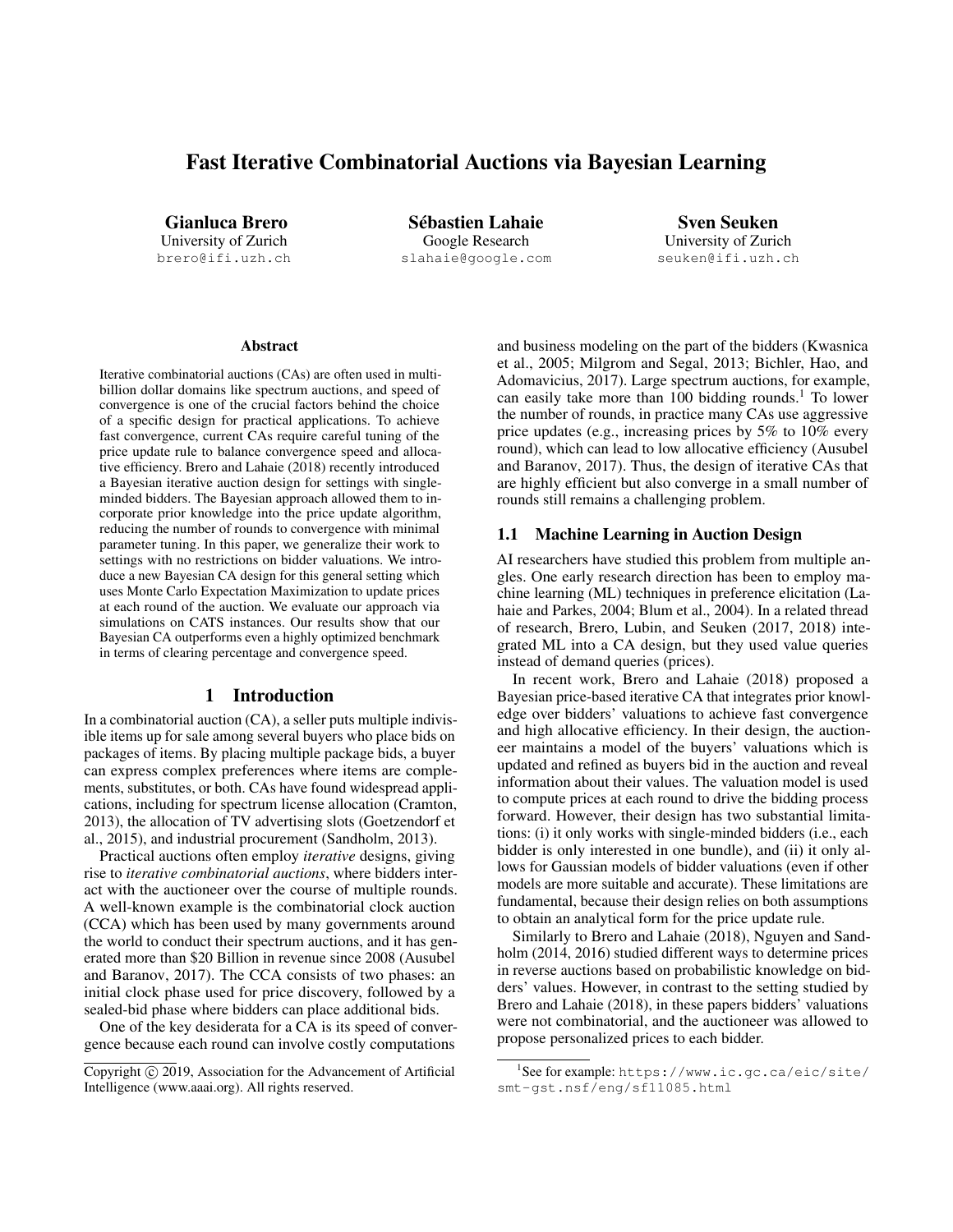#### 1.2 Overview of our Approach

In this paper, we generalize the approach by [Brero and La](#page-8-0)[haie](#page-8-0) [\(2018\)](#page-8-0). We propose a new, general Bayesian CA that can make use of any model of bidders' valuations and, most importantly, can be applied without any restrictions on the true valuations. At the core of our new auction design is a modular price update rule that only relies on samples from the auctioneer's valuation model, rather than a specific analytic form as used by [Brero and Lahaie](#page-8-0) [\(2018\)](#page-8-0). We provide a new Bayesian interpretation of the price update problem as computing the most likely clearing prices given the current valuation model. This naturally leads to an Expectation-Maximization (EM) algorithm to compute modal prices, where valuations are latent variables. The key technical contributions to implement EM are (i) a generative process to sample from the joint distribution of prices and valuations (the expectation) and (ii) linear programming to optimize the approximate log likelihood (the maximization).

We evaluate our general Bayesian CA on instances from the Combinatorial Auction Test Suite (CATS), a widely used instance generator for CAs [\(Leyton-Brown, Pearson, and](#page-8-12) [Shoham,](#page-8-12) [2000\)](#page-8-12). We first consider single-minded valuations, and compare against the [Brero and Lahaie](#page-8-0) [\(2018\)](#page-8-0) design. The performance of our general Bayesian CA design matches theirs in terms of clearing percentage and speed of convergence, even though their design is specialized to singleminded bidders. Next, we evaluate our design in settings with general valuations, where we compare it against two very powerful benchmarks that use a subgradient CA design with a non-monotonic price update rule. Our results show that, on average (across multiple CATS domains), our general Bayesian CA outperforms the benchmark auctions in terms of clearing percentage and convergence speed.

Practical Considerations and Incentives. One can view our Bayesian iterative CA as a possible replacement for the clock phase of the CCA. Of course, in practice, many other questions (beyond the price update rule) are also important. For example, to induce (approximately) truthful bidding in the clock phase, the design of good *activity rules* play a major role [\(Ausubel and Baranov,](#page-7-0) [2017\)](#page-7-0). Furthermore, the exact payment rule used in the supplementary round is also important, and researchers have argued that the use of the Vickreynearest payment rule, while not strategyproof, induces good incentives in practice [\(Cramton,](#page-8-1) [2013\)](#page-8-1). Our Bayesian CA, like the clock phase of the CCA, is not strategyproof. However, if our design were used in practice in a full combinatorial auction design, then we envision that one would also use activity rules, and suitably-designed payment rules, to induce good incentives. For this reason, we consider the incentive problem to be orthogonal to the price update problem. Thus, for the remainder of this paper, we follow prior work (e.g., [Parkes](#page-8-13) [\(1999\)](#page-8-13)) and assume that bidders follow myopic best-response (truthful) bidding throughout the auction.

### 2 Preliminaries

<span id="page-1-3"></span>The basic problem solved by an iterative combinatorial auction is the allocation of a set of items, owned by a seller,

among a set of buyers who will place bids for the items during the auction. Let  $m$  be the number of items and  $n$  be the number of buyers. The key features of the problem are that the items are indivisible and that bidders have preferences over sets of items, called bundles. We represent a bundle using an  $m$ -dimensional indicator vector for the items it contains and identify the set of bundles as  $\mathcal{X} = \{0, 1\}^m$ . We represent the preferences of each bidder  $i$  with a non-negative valuation function  $v_i : \mathcal{X} \to \mathbb{R}_+$  that is private knowledge of the bidder. Thus, for each bundle  $x \in \mathcal{X}$ ,  $v_i(x)$  represents the willigness to pay, or *value*, of bidder  $i$  for obtaining  $x$ . We denote a generic valuation profile in a setting with  $n$  bidders as  $v = (v_1, \ldots, v_n)$ . We assume that bidders have no value for the null bundle, i.e.,  $v_i(\emptyset) = 0$ , and we assume free disposal, which implies that  $v_i(x') \ge v_i(x)$  for all  $x' \ge x$ .

At a high level, our goal is to design a combinatorial auction that computes an allocation that maximizes the total value to the bidders. An *iterative* combinatorial auction proceeds over rounds, updating a provisional allocation of items to bidders as new information about their valuations is obtained (via the bidding), and updating prices over the items to guide the bidding process. Accordingly, we next cover the key concepts and definitions around allocations and prices.

An *allocation* is a vector of bundles,  $a = (a_1, \ldots, a_n)$ , with  $a_i$  being the bundle that bidder i obtains. An allocation is *feasible* if it respects the supply constraints that each item goes to at most one bidder.<sup>[2](#page-1-0)</sup> Let  $\mathcal{F} \subset \mathcal{X}^n$  denote the set of feasible allocations. The total value of an allocation  $a$ , given valuation profile  $v$ , is defined as

$$
V(a; v) = \sum_{i \in [n]} v_i(a_i),
$$
 (1)

where the notation [n] refers to the index set  $\{1, \ldots, n\}$ . An allocation  $a^*$  is *efficient* if  $a^* \in \arg \max_{a \in \mathcal{F}} \hat{V}(a; v)$ . In words, the allocation is efficient if it is feasible and maximizes the total value to the bidders.

An iterative auction maintains *prices* over bundles of items, which are represented by a price function  $\theta : \mathcal{X} \to \mathbb{R}_+$  assigning a price  $\theta(x)$  to each bundle  $x \in \mathcal{X}$ . Even though our design can incorporate any kind of price function  $\theta$ , our implementations will only maintain prices over items, which are represented by a non-negative vector  $p \in \mathbb{R}^m_+$ ; this induces a price function over bundles given by  $\theta(x) = \sum_{j \in [m]} p_j x_j$ . Item prices are commonly used in practice as they are very intuitive and simple for the bidders to parse (see, e.g., [Ausubel](#page-7-2) [et al.](#page-7-2)  $(2006)$ ).<sup>[3](#page-1-1)</sup>

Given bundle prices  $\theta$ , the *utility* of bundle x to bidder i is  $v_i(x) - \theta(x)$ . The bidder's *indirect utility* at prices  $\theta$  is

<span id="page-1-2"></span>
$$
U(\theta; v_i) = \max_{x \in \mathcal{X}} \{v_i(x) - \theta(x)\}
$$
 (2)

i.e., the maximum utility that bidder  $i$  can achieve by choosing among bundles from  $X$ .

<span id="page-1-0"></span><sup>&</sup>lt;sup>2</sup>We assume that there is one unit of each item for simplicity, but our work extends to multiple units without complications.

<span id="page-1-1"></span><sup>&</sup>lt;sup>3</sup>We emphasize that, although the framework generalizes conceptually to any kind of price function  $\theta$ , complex price structures may bring additional challenges from a computational standpoint.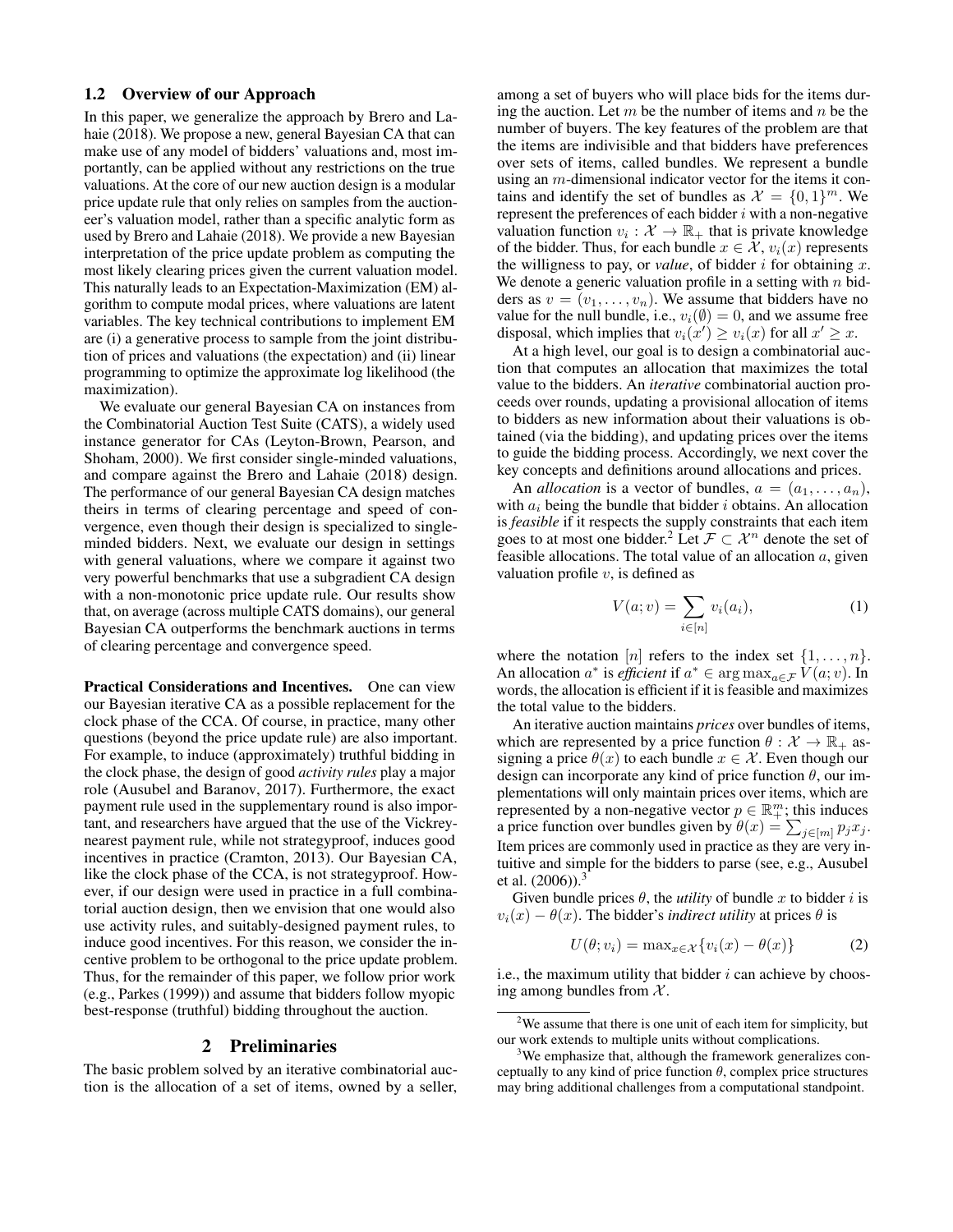On the seller side, the *revenue* of an allocation a at prices  $\theta$  is  $\sum_{i \in [n]} \theta(a_i)$ . The seller's *indirect revenue* function is

<span id="page-2-4"></span>
$$
R(\theta) = \max_{a \in \mathcal{F}} \{ \sum_{i \in [n]} \theta(a_i) \}
$$
 (3)

i.e., the maximum revenue that the seller can achieve among all feasible allocations.

Market Clearing. We are now in a position to define the central concept in this paper.

Definition 1. *Prices* θ *are* clearing prices *if there exists a feasible allocation*  $a \in \mathcal{F}$  *such that, at bundle prices*  $\theta$ *,*  $a_i$ *maximizes the utility of each bidder*  $i \in [n]$ *, and a maximizes the seller's revenue over all feasible allocations.*

We say that prices  $\theta$  *support* an allocation  $\alpha$  if the prices and allocation satisfy the conditions given in the definition. The following important facts about clearing prices follow from linear programming duality (see [Bikhchandani and Ostroy](#page-8-14) [\(2002\)](#page-8-14) as a standard reference for these results).

- 1. The allocation a supported by clearing prices  $\theta$  is efficient.
- 2. If prices  $\theta$  support some allocation a, they support every efficient allocation.
- 3. Clearing prices minimize the following objective function:

<span id="page-2-0"></span>
$$
W(\theta; v) = \sum_{i \in [n]} U(\theta; v_i) + R(\theta). \tag{4}
$$

The first fact clarifies our interest in clearing prices: they provide a certificate for efficiency. An iterative auction can update prices and check the clearing condition by querying the bidders, thereby solving the allocation problem without necessarily eliciting the bidders' complete preferences. The second fact implies that it is possible to speak of clearing prices without specific reference to the allocation they support. The interpretation of clearing prices as minimizers of [\(4\)](#page-2-0) in the third fact will be central to our Bayesian approach.<sup>[4](#page-2-1)</sup>

Clearing Potential. By linear programming duality [\(Bikhchandani et al.,](#page-8-15) [2001\)](#page-8-15), we have

$$
W(\theta; v) \ge V(a; v)
$$

for all prices  $\theta$  and feasible allocations a, and the inequality is tight if and only if  $\theta$  are clearing and a is efficient. In the following, we will therefore make use of a "normalized" version of [\(4\)](#page-2-0):

<span id="page-2-2"></span>
$$
\hat{W}(\theta; v) = \left(W(\theta; v) - V(a^*; v)\right) \ge 0. \tag{5}
$$

It is useful to view [\(5\)](#page-2-2) as a potential function that quantifies how close prices  $\theta$  are to clearing prices; the potential can reach 0 only if there exist clearing prices. We refer to function [\(5\)](#page-2-2) as the *clearing potential* for the valuation profile  $v$  which will capture, in a formal sense, how likely a price function  $\theta$  is to clearing the valuation profile v within our Bayesian framework.

Algorithm 1: Bayesian Auction Framework

1 Input: Prior beliefs  $Q^0(v)$ .

2  $\theta^0$  = initial prices,  $t = 0$ .

3 repeat

- 4  $t \leftarrow t + 1$ .
- 5 Observe each bidder i's demanded bundle  $b_i^t$  at  $\theta^{t-1}$ .
- 6 Compute revenue-maximizing allocation  $a^t$  at  $\theta^{t-1}$ .
- **7 Belief update:** Use each bidder i's demand  $b_i^t$  and  $Q^{t-1}(v)$  to derive  $Q^t(v)$ .

**8** | **Price update:** Use 
$$
Q^t(v)
$$
 to derive new prices  $\theta^t$ .

<span id="page-2-3"></span>**9** until  $a_i^t = b_i^t$  for each bidder  $i \in [n]$ .

# 3 The Bayesian Auction Framework

We now describe the Bayesian auction framework introduced by [Brero and Lahaie](#page-8-0) [\(2018\)](#page-8-0) (see Algorithm [1\)](#page-2-3). At the beginning of the auction, the auctioneer has a prior belief over bidder valuations which is modeled via the probability density function  $Q^0(v)$ . First, some initial prices  $\theta^0$  are quoted (Line 2). It is typical to let  $\theta^0$  be "null prices" which assign price zero to each bundle. At each round  $t$ , the auctioneer observes the demand  $b_i^t$  of each bidder i at prices  $\theta^{t-1}$  (Line 5), and computes a revenue maximizing allocation  $a^t$  at prices  $\theta^{t-1}$  (Line 6). The demand observations are used to update the beliefs  $Q^{t-1}(v)$  to  $Q^{t}(v)$  (Line 7), and new prices  $\theta^{t}$ reflecting new beliefs are quoted (Line 8). This procedure is iterated until the revenue maximizing allocation matches bidders' demand (Line 9), which indicates that the elicitation has determined clearing prices.

In this paper, we build on the framework introduced by [Brero and Lahaie](#page-8-0) [\(2018\)](#page-8-0) and generalize their approach to (i) handle any kind of priors and (ii) apply it to settings with no restrictions on the bidders' valuations. This requires completely new instantiations of the *belief update rule* and the *price update rule*, which are the main contributions of our paper, and which we describe in the following two sections.

### 4 Belief Update Rule

<span id="page-2-5"></span>In this section, we describe our belief modeling and updating rule, based on Gaussian approximations of the belief distributions (which proved effective in our experiments). We emphasize, however, that the belief update component of the framework is modular and could accommodate other methods like expectation-propagation or non-Gaussian models. A complete description of the rule is provided in Algorithm [2.](#page-3-0)

The auctioneer first models the belief distribution via the probability density function  $Q(v) = \prod_{i=1}^{n} Q_i(v_i)$ . As the rounds progress, each bidder bids on a finite number of bundles (at most one new bundle per round). Let  $B_i$  be the set of bundles that bidder  $i$  has bid on up to the current round. We model  $Q_i$  as

$$
Q_i(v_i) = \prod_{b_i \in B_i} Q_i(v_i(b_i)).
$$
\n
$$
(6)
$$

Note that  $Q_i(\cdot)$  assigns equal probability to any two valuations that assign the same values to bundles in  $B_i$ . We model

<span id="page-2-1"></span><sup>4</sup>We emphasize that none of the results above assert the *existence* of clearing prices of the form  $\theta(x) = \sum_{j \in [m]} p_j x_j$ . The objective in [\(4\)](#page-2-0) is implicitly defined in terms of item prices  $p$ , and for general valuations there may be no item prices that satisfy the clearing price condition [\(Gul and Stacchetti,](#page-8-16) [2000\)](#page-8-16).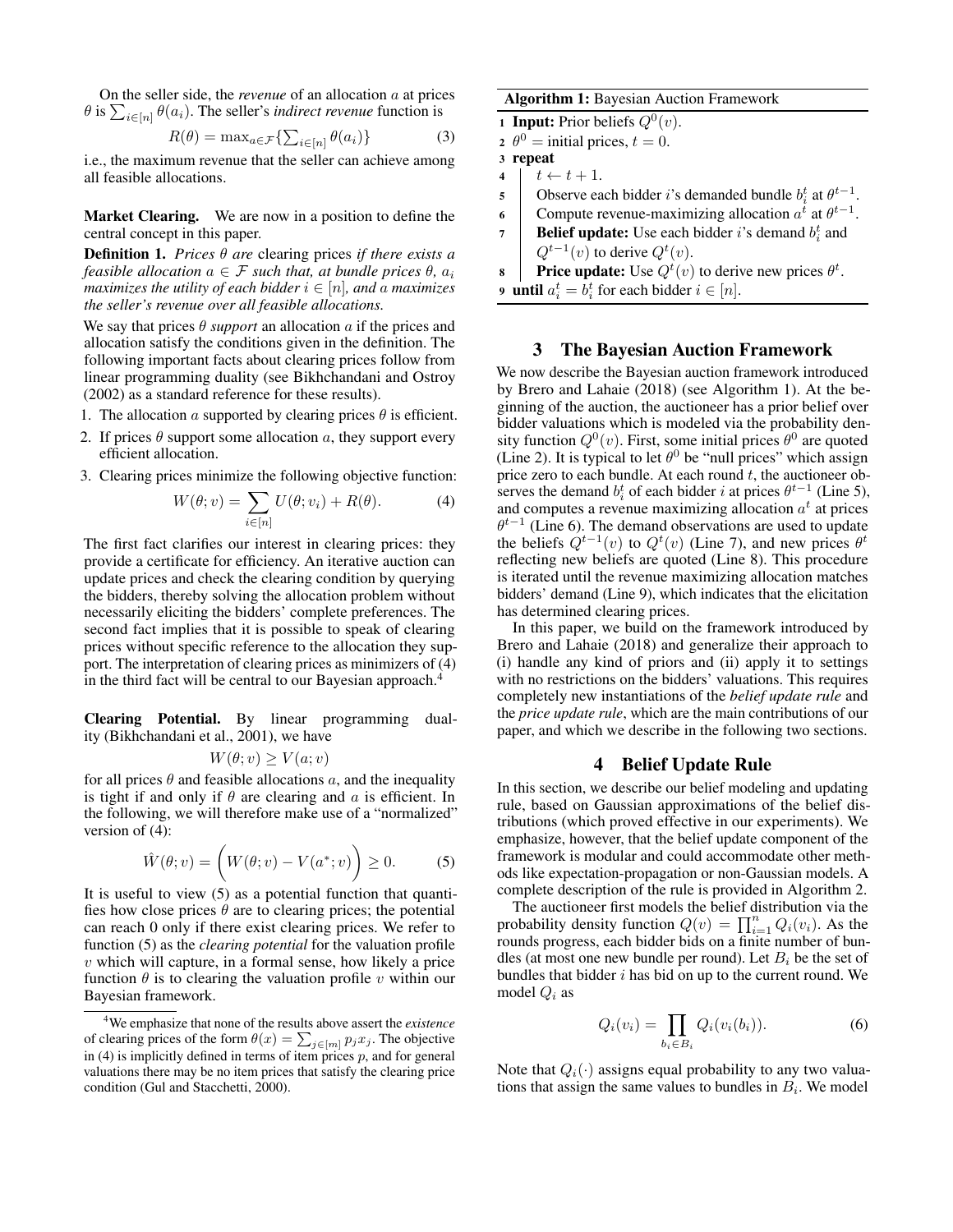#### Algorithm 2: Belief Update Rule

**1 Input:** Beliefs  $Q^{t-1}(v)$ , demand  $b_i^t$  of each bidder  $i \in [n]$ . 2 foreach  $i \in [n]$  do 3 if  $b_i^t \neq \emptyset$  then 4 if  $b_i^t \notin B_i$  then  $\begin{aligned} \mathsf{s} \quad \begin{array}{|c|c|c|} \quad & \quad \mid & \quad \ddots \quad & \quad \text{B}_i \leftarrow B_i \cup \{b_i^t\}. \end{array} \end{aligned}$ 6  $Q_i^{t-1}(v_i(b_i^t)) = Q(v^0(b_i^t)).$  $7 \mid \cdot \cdot \cdot$  end 8  $Q_i^t(v_i(b_i^t)) \approx$  $\Phi(\beta(v_i(b_i^t) - \theta^{t-1}(b_i^t))) \cdot Q_i^{t-1}(v_i(b_i^t)).$ 9  $\qquad \qquad \mid \quad \quad \textbf{foreach}\ b_i \in B_i \setminus \{b_i^t\} \ \textbf{do}$ 10  $Q_i^t(v_i(b_i)) = Q_i^{t-1}(v_i(b_i)).$  $11$  end 12 else 13  $\vert$  foreach  $b_i \in B_i$  do 14  $Q_i^t(v_i(b_i)) \approx$  $\Phi(\beta(\theta^{t-1}(b_i)-v_i(b_i))) \cdot Q_i^{t-1}(v_i(b_i)).$  $15$  end 16 end 17 end 18 Output: Updated beliefs  $Q^t(v)$ .

the density over each  $v_i(b_i)$  using a Gaussian:

<span id="page-3-0"></span>
$$
Q_i(v_i(b_i)) = \mathcal{N}(\mu_i(b_i), \sigma_i(b_i)), \tag{7}
$$

where  $\mathcal{N}(\mu, \sigma)$  denotes the density function of the Gaussian distribution with mean  $\mu$  and standard deviation  $\sigma$ . By keeping track of separate, independent values for different bundles bid on, the auctioneer is effectively modeling each bidder's preferences using a multi-minded valuation. However, as this is just a model, this does not imply that the bidders' true valuations are multi-minded over a fixed set of bundles.

We now describe how the auctioneer updates  $Q^{t-1}(v)$  to  $Q^{t}(v)$  given the bids observed at round t. We assume the auctioneer maintains a Gaussian distribution with density  $Q(v^0(x)) = \mathcal{N}(\mu^0(x), \sigma^0(x))$  over the value a generic bidder may have for every bundle  $x \in \mathcal{X}$ . To update beliefs about bidder valuations given their bids, the auctioneer needs a probabilistic model of buyer bidding. According to myopic best-response bidding, at each round  $t$ , bidder  $i$  would report a utility-maximizing bundle  $b_i^t \in \mathcal{X}$  at current prices  $\theta^{t-1}$ . Formally, we have that, for each  $x \in \mathcal{X}$ ,

<span id="page-3-1"></span>
$$
v_i(b_i^t) - \theta^{t-1}(b_i^t) \ge v_i(x) - \theta^{t-1}(x).
$$
 (8)

To properly capture this, the auctioneer needs to update her beliefs over each  $v_i(x)$  together with  $v_i(b_i^t)$ , which is a relatively complex operation for each bidder at each round. In this work we introduce a first, simple approach where the information provided by each bid  $b_i^t$  is only used to update the auctioneer's beliefs over value  $v_i(b_i^t)$  using that  $v_i(b_i^t) - \theta^{t-1}(b_i^t) \ge 0$  (which is the special case of Equation  $(8)$  when x is the empty bundle). According to the myopic best-response model, buyer i would bid on  $b_i^t$  with probability 1 if  $v_i(b_i^t) > \theta^{t-1}(b_i^t)$ , and 0 if  $v_i(b_i^t) < \theta^{t-1}(b_i^t)$ 

(there are no specifications of bidder  $i$ 's behavior when  $v_i(b_i^t) = \theta^{t-1}(\tilde{b}_i^t)$ ). Note that this kind of bidding model is incompatible with Gaussian modeling because it contradicts full support: all bundle values  $v_i(b_i^{\bar{t}}) < \theta^{t-1}(b_i^t)$  must have probability 0 in the posterior. To account for this, we relax this sharp myopic best-response model to probit bestresponse, a common random utility model under which the probability of bidding on a bundle is proportional to its utility [\(Train,](#page-8-17) [2009\)](#page-8-17). Specifically, we set the probability that bidder *i* bids on  $b_i^t$  at prices  $\theta^{t-1}$  proportional to

$$
\Phi(\beta(v_i(b_i^t) - \theta^{t-1}(b_i^t))), \qquad (9)
$$

where  $\Phi$  is the cumulative distribution function of the standard Gaussian distribution and  $\beta > 0$  is a scalar parameter that controls the extent to which  $\Phi$  approximates myopic best-response bidding.

Given a bid on bundle  $b_i^t \neq \emptyset$  in round t, the auctioneer first records the bundle in  $B_i$  if not already present (Line 5) and sets  $Q_i^{t-1}(v_i(b_i^t))$  to  $Q(v^0(b_i^t))$  (Line 6). The belief distribution over value  $v_i(b_i^t)$  is updated to

$$
Q_i^t(v_i(b_i^t)) = \mathcal{N}(\mu_i^t(b_i^t), \sigma_i^t(b_i^t))
$$
  
\n
$$
\approx \Phi(\beta(v_i(b_i^t) - \theta^{t-1}(b_i^t))) \cdot Q_i^{t-1}(v_i(b_i^t))
$$
  
\n
$$
= \Phi(\beta(v_i(b_i^t) - \theta^{t-1}(b_i^t))) \cdot \mathcal{N}(\mu_i^{t-1}(b_i^t), \sigma_i^{t-1}(b_i^t))
$$

(Line 8). To approximate the right-most term with a Gaussian, we use simple moment matching, setting the mean and variance of the updated Gaussian to the mean and variance of the right-hand term, which can be analytically evaluated for the product of the Gaussian cumulative distribution function Φ and probability density function  $\mathcal N$  (see for instance [Williams](#page-8-18) [and Rasmussen](#page-8-18) [\(2006\)](#page-8-18)). This is a common online Bayesian updating scheme known as *assumed density filtering*, a special case of expectation-propagation [\(Opper and Winther,](#page-8-19) [1998;](#page-8-19) [Minka,](#page-8-20) [2001\)](#page-8-20). If  $b_i^{\dagger} = \emptyset$ , then we update the value of *every* bundle  $b_i \in B_i$  with an analogous formula (Line 14), except that the probit term is replaced with

$$
\Phi(\beta(\theta^{t-1}(b_i) - v_i(b_i)))\tag{10}
$$

to reflect the fact that declining to bid indicates that  $v_i(b_i) \leq$  $\theta^{t-1}(b_i)$  for each bundle  $b_i \in B_i$ .

# 5 Price Update Rule

In this section, we describe our price update rule. A complete description of the rule is provided in Algorithm [3.](#page-4-0) The key challenge we address in this section is how to derive ask prices from beliefs over bidders' valuations. We transform this problem into finding the mode of a suitably-defined probability distribution over prices, and we then develop a practical approach to computing the mode via Monte Carlo Expectation Maximization.

We seek a probability density function  $P(\theta)$  over prices whose maxima are equal to those prices that will most likely be clearing under  $Q(v)$ . As a first attempt, consider an induced density function over clearing prices as given by

<span id="page-3-2"></span>
$$
P(\theta) \propto \int_{v} \mathbf{1}\{\hat{W}(\theta; v) = 0\} Q(v) dv,
$$
 (11)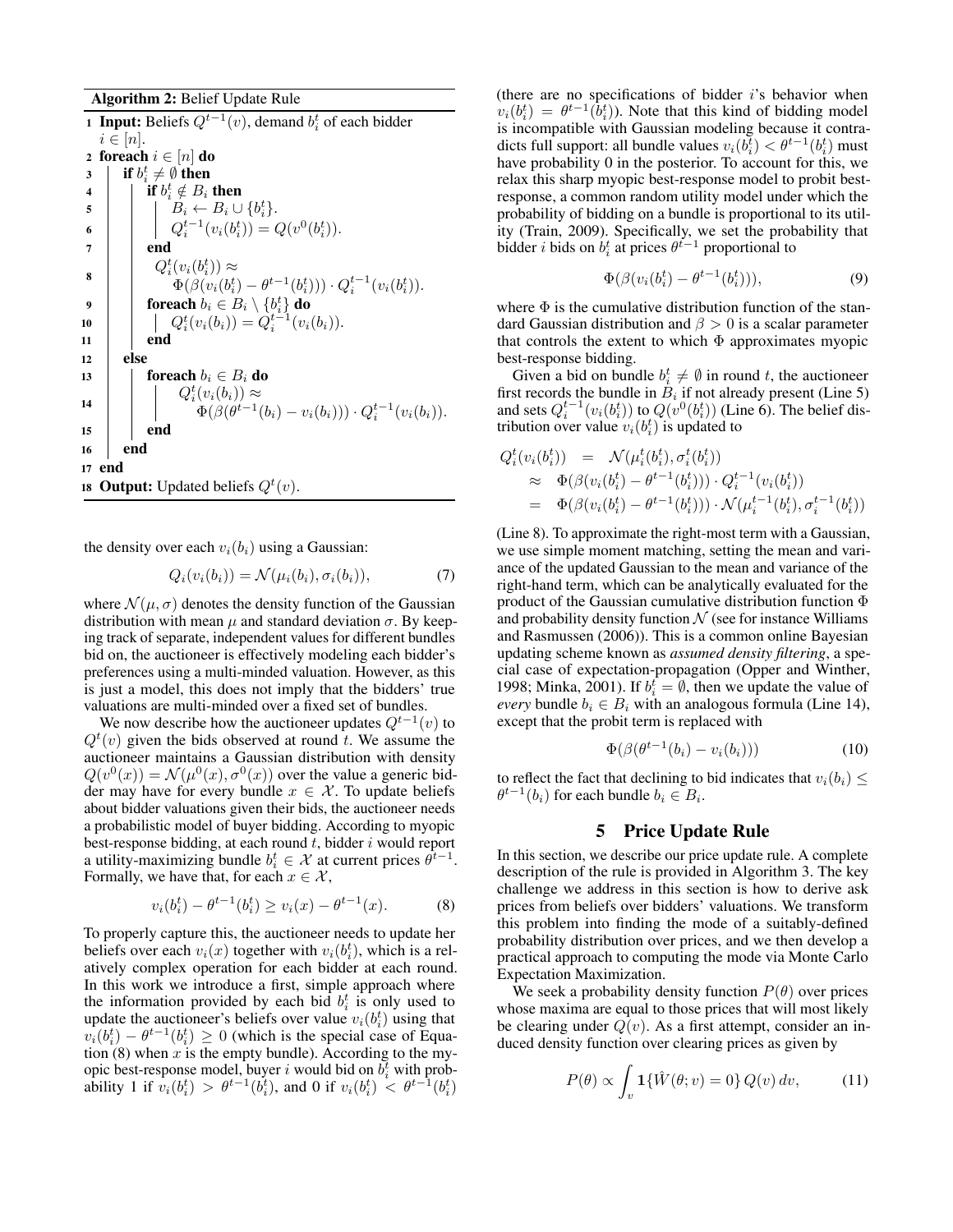with  $P(\theta, v) \propto \mathbf{1}\{\hat{W}(\theta; v) = 0\} Q(v)$  as the associated joint density function. Recall that  $W(\theta; v) = 0$  if and only if prices  $\theta$  are clearing for valuations v. Thus, under func-tion [\(11\)](#page-3-2), prices  $\theta$  get assigned all the probability density of the configurations  $v$  for which they represent clearing prices.

Although this approach is natural from a conceptual standpoint, it may lead to problems when the Bayesian auction uses specific price structures (e.g., item prices) that cannot clear any valuation in the support of  $Q(v)$ . It is then useful to introduce price distributions such that, for each price function  $\theta$ ,  $P(\theta, v) > 0$  for all possible configurations v. To obtain a suitable price density function we approximate  $P(\theta)$  with

<span id="page-4-1"></span>
$$
P_{\lambda}(\theta) \propto \int_{v} e^{-\lambda \hat{W}(\theta; v)} Q(v) dv.
$$
 (12)

The approximation is motivated by the following proposition.

Proposition 1. *Assume that* Q(v) *allows us to define a probability density function over prices via Equation* [\(11\)](#page-3-2)*. Then, for every price function* θ*,*

$$
\lim_{\lambda \to \infty} P_{\lambda}(\theta) = P(\theta). \tag{13}
$$

*Proof.* We prove the convergence of  $P_{\lambda}(\theta)$  to  $P(\theta)$  by separately showing the convergence of the numerator  $\int_{v} e^{-\lambda \hat{W}(\theta; v)} Q(v) dv$  to  $\int_{v} 1{\{\hat{W}(\theta; v) = 0\}} Q(v) dv$  and of the normalizing constant  $\int_{\theta} \int_{v} e^{-\lambda \hat{W}(\theta; v)} Q(v) dv d\theta$  to  $\int_{\theta} \int_{v} \mathbf{1} \{\hat{W}(\theta; v) = 0\} Q(v) dv d\theta$ . We will only show the convergence of the numerator, as the convergence of the normalizing constant follows from very similar reasoning.

Given that  $\hat{W}(\theta; v) \ge 0$  for any  $\theta$  and  $\hat{W}(\theta; v) = 0$  only if  $\theta$  is clearing for v, we have that, for each v,  $\theta$ ,

$$
\lim_{\lambda \to \infty} e^{-\lambda \hat{W}(\theta; v)} Q(v) = \mathbf{1}\{\hat{W}(\theta; v) = 0\} Q(v). \tag{14}
$$

To achieve convergence in the integral form, we note that, as  $e^{-\lambda \hat{W}(\theta; v)}$  varies between 0 and 1,  $e^{-\lambda \hat{W}(\theta; v)} Q(v)$  is bounded by the integrable probability density function  $Q(v)$ . This allows us to obtain convergence in the integral form via Lebesgue's Dominated Convergence Theorem.  $\Box$ 

We can now interpret  $P_{\lambda}(\theta)$  as the marginal probability density function of

<span id="page-4-2"></span>
$$
P_{\lambda}(v,\theta) \propto e^{-\lambda \hat{W}(\theta;v)} Q(v). \tag{15}
$$

The standard technique for optimizing density functions like [\(12\)](#page-4-1), where latent variables are marginalized out, is Expectation Maximization (EM). The EM algorithm applied to  $P_{\lambda}$  takes the following form:

• E step: At each step  $\tau$ , we compute

$$
\mathbb{E}_{P_{\lambda}(v|\theta^{\tau-1})}\bigg[\log P_{\lambda}(v,\theta)\bigg],\,
$$

where

<span id="page-4-4"></span>
$$
P_{\lambda}(v \mid \theta) = \frac{e^{-\lambda \hat{W}(\theta; v)} Q(v)}{\int_{v'} e^{-\lambda \hat{W}(\theta; v')} Q(v') dv'}.
$$
 (16)

#### Algorithm 3: Price Update Rule

1 Input: Current beliefs  $Q(v)$ . 2  $\theta^0$  = initial prices,  $\tau = 0$ . 3 repeat 4  $\tau \leftarrow \tau + 1$ . 5 foreach  $k \in [\ell]$  do 6 repeat  $7 \mid \cdot \cdot \cdot \cdot$  Set resample = 0. 8 | | Draw  $v^{(k)}$  from  $Q(v)$ . Set  $resample = 1$  with probability  $1 - e^{-\lambda \hat{W}(\theta^{\tau-1}; v^{(k)})}.$ 10  $\vert$  until resample = 0. 11 end 12 Compute  $\theta^{\tau} \in \arg \min_{\theta} \sum_{k \in [\ell]} \hat{W}(\theta; v^{(k)}).$ 13 until  $||\theta^{\tau} - \theta^{\tau-1}||/||\theta^{\tau-1}|| < \varepsilon$ . 14 Output: Prices  $\theta^{\tau}$ .

• M step: Compute new prices

<span id="page-4-0"></span>
$$
\theta^{\tau} \in \arg \max_{\theta} \mathbb{E}_{P_{\lambda}(v|\theta^{\tau-1})} \bigg[ \log P_{\lambda}(v, \theta) \bigg].
$$

In general, it may be infeasible to derive closed formulas for the expectation defined in the E step. We then use the Monte Carlo version of the EM algorithm introduced by [Wei](#page-8-21) [and Tanner](#page-8-21) [\(1990\)](#page-8-21). For the E step, we provide a sampling method that correctly samples from  $P_{\lambda}(v|\theta)$ , the conditional probability density function of valuations obtained from [\(15\)](#page-4-2). For the M step, we use linear programming to optimize the objective, given valuation samples.

Monte Carlo EM. Our Monte Carlo EM algorithm works as follows: At each step  $\tau$ ,

- Draw samples  $v^{(1)}, ..., v^{(\ell)}$  from  $P_{\lambda}(v|\theta^{\tau-1})$  (Lines 5-11).
- Compute new prices

<span id="page-4-3"></span> $i \in [n]$ 

$$
\theta^{\tau} \in \arg \max_{\theta} \frac{1}{\ell} \sum_{k \in [\ell]} \log P_{\lambda}(v^{(k)}, \theta)
$$
  

$$
\in \arg \min_{\theta} \sum_{k \in [\ell]} \hat{W}(\theta; v^{(k)})
$$
  

$$
\in \arg \min_{\theta} \sum_{k \in [\ell]} \sum_{i \in [n]} U(\theta; v_i^{(k)}) + \ell R(\theta)
$$

where the last step follows from [\(4\)](#page-2-0) and [\(5\)](#page-2-2) (Line 12). Each  $\theta^{\tau}$  can be derived via the following linear program (LP):

$$
\underset{\theta, \pi_{ik} \geq 0, \pi \geq 0}{\text{minimize}} \sum_{k \in [\ell]} \sum_{i \in [n]} \pi_{ik} + \ell \pi \tag{17}
$$
\n
$$
\text{s.t.} \quad \pi_{ik} \geq v_i^{(k)}(b_i) - \theta(b_i) \quad \forall i \in [n], k \in [\ell], b_i \in B_i,
$$
\n
$$
\pi \geq \sum_{k} \theta(a_i) \quad \forall a \in \mathcal{F}.
$$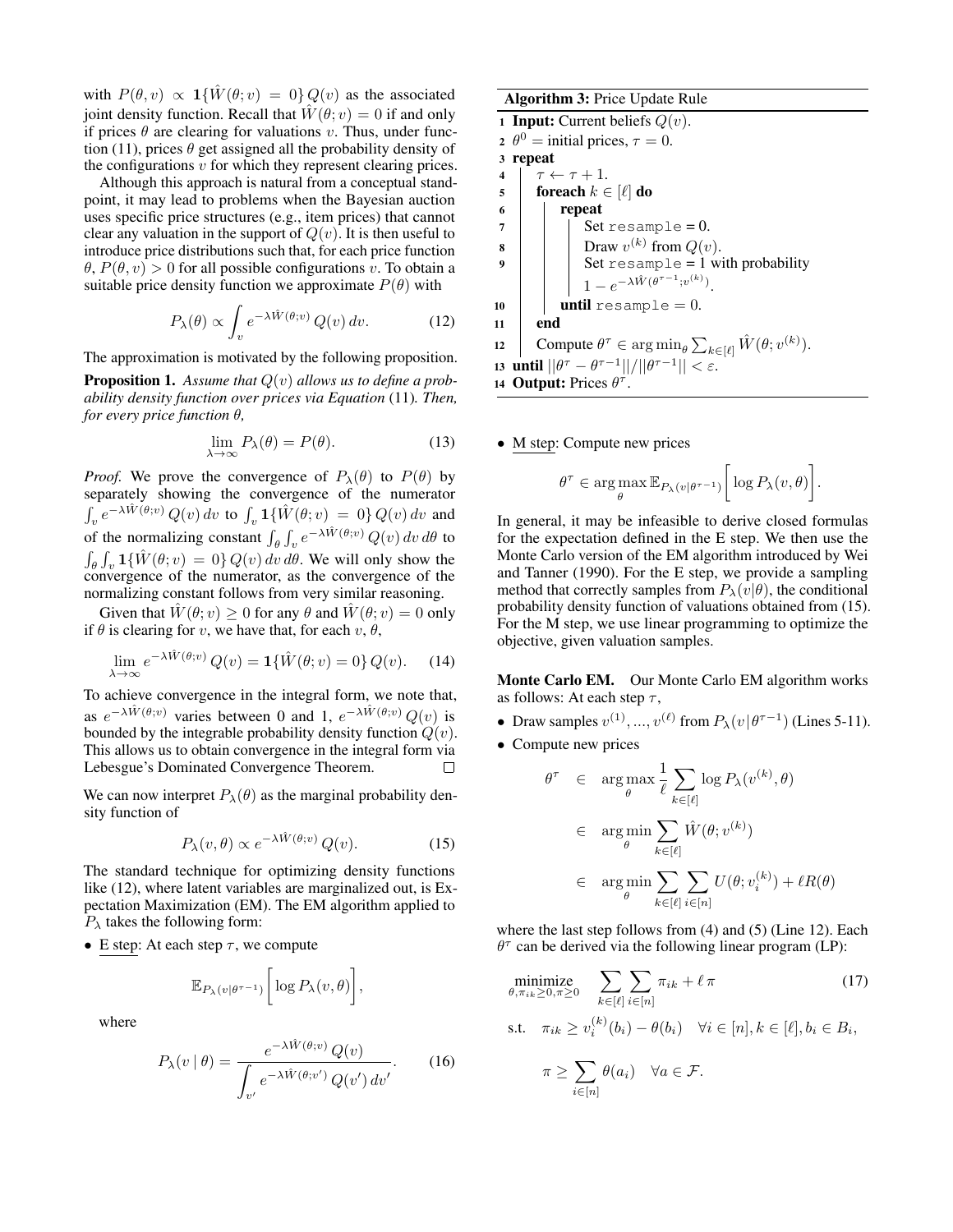Note that, at any optimal solution for LP [\(17\)](#page-4-3), each variable  $\pi_{ik}$  equals the indirect utility [\(2\)](#page-1-2) of bidder i in sample k at prices  $\theta$ , while  $\pi$  equals the seller's indirect revenue [\(3\)](#page-2-4). Under item prices,  $\theta$  can be parametrized via m variables  $p_i \geq 0$ , and the last set of constraints reduces to  $\pi \geq \sum_{j \in [m]} p_j$ . Fur-thermore, as discussed in Section [4,](#page-2-5) the size of each  $\vec{B}_i$  cannot be larger than the number of rounds. However, note that both the number of constraints and the number of variables  $\pi_{ik}$  are proportional to the number of samples  $\ell$ . In our experimental evaluation we confirm that it is possible to choose the sample size  $\ell$  to achieve both a good expectation approximation and a tractable LP size.

Sampling Valuations from Posterior (Lines 5-11). To sample from the posterior  $P_{\lambda}(v | \theta)$ , we use the following generative model of bidder valuations. This generative model is an extension of the one provided by [Brero and Lahaie](#page-8-0) [\(2018\)](#page-8-0), itself inspired by [Sollich](#page-8-22) [\(2002\)](#page-8-22).

Definition 2. *[Generative Model] The generative model over bidder valuations, given prices* θ*, is defined by the following procedure:*

- *Draw*  $v^{(k)}$  from  $Q(v)$  (Line 8).
- *Resample with probability*  $1 e^{-\lambda \hat{W}(\theta; v^{(k)})}$  (Line 9).<sup>[5](#page-5-0)</sup>

The following proposition confirms that the generative model correctly generates samples from [\(16\)](#page-4-4).

Proposition 2. *The samples generated by our generative model have probability defined via the density function*

$$
P_{gen}(v) \propto e^{-\lambda \hat{W}(\theta;v)} Q(v), \tag{18}
$$

*which corresponds to*  $P_{\lambda}(v | \theta)$ *.* 

*Proof.* We denote the probability of resampling as

$$
r = 1 - \int_{v} e^{-\lambda \hat{W}(\theta; v)} Q(v) dv.
$$
 (19)

The probability that  $v$  will be drawn after  $h$  attempts is

$$
P(v, h) = e^{-\lambda \hat{W}(\theta; v)} Q(v) r^{h}.
$$
 (20)

 $\Box$ 

Thus, we have that

$$
P_{gen}(v) = \sum_{h=0}^{\infty} P(v, h) \propto e^{-\lambda \hat{W}(\theta; v)} Q(v).
$$
 (21)

The  $\lambda$  relaxation of the price density function has interesting computational implications in our sampling procedure. The larger the  $\lambda$  (i.e., the better the approximation of Equation [\(11\)](#page-3-2)), the larger the probability of resampling. Thus, using smaller  $\lambda$  will speed up the sampling process at a cost of lower accuracy. From this perspective,  $\lambda$  can serve as an annealing parameter that should be increased as the optimal solution is approached. However, while a larger  $\lambda$  increases the probability of finding clearing prices under density function  $Q(v)$ , it does not necessarily lead to better clearing performances in our auctions. Indeed,  $Q(v)$  is affected by the auctioneer's prior beliefs which may not be accurate. In particular, when the observed bids are unlikely under  $Q(v)$ , it can be useful to decrease  $\lambda$  from round to round. In our experimental evaluations, we will simply use  $\lambda = 1$  and scale valuations between 0 and 10 as (implicitly) done by [Brero](#page-8-0) [and Lahaie](#page-8-0) [\(2018\)](#page-8-0). This also keeps our computation practical. We defer a detailed analysis of this parameter to future work.

### 6 Empirical Evaluation

We evaluate our Bayesian auction via two kinds of experiments. In the first set of experiments we consider singleminded settings where we compare our auction design against the one proposed by [Brero and Lahaie](#page-8-0) [\(2018\)](#page-8-0). These experiments are meant to determine how many samples at each step of our Monte Carlo algorithm we need to draw to match their results. In the second set of experiments we consider multi-minded settings. Here, we will compare our auction design against non-Bayesian baselines.

#### 6.1 Experiment Set-up

Settings. We evaluate our Bayesian auction on instances with 12 items and 10 bidders. These instances are sampled from four distributions provided by the Combinatorial Auction Test Suite (CATS): *paths*, *regions*, *arbitrary*, and *scheduling* [\(Leyton-Brown, Pearson, and Shoham,](#page-8-12) [2000\)](#page-8-12). Each instance is generated as follows. First, we generate an input file with 1000 bids over 12 items. Then we use these bids to generate a set of bidders. To generate multi-minded bidders, CATS assigns a dummy item to bids: bids sharing the same dummy item belong to the same bidder. To generate singleminded bidders we simply ignore the dummy items. In each CATS file, we partition the bidders into a *training set* and a *test set*. The training set is used to generate the prior Gaussian density functions  $\overline{Q}(v^0(x)) = \overline{\mathcal{N}}(\mu^0(x), \sigma^0(x))$  over bundle values  $v^0(x)$  which are used to initialize the auctioneer beliefs in our auction. Specifically, we fit a linear regression model using a Gaussian process with a linear covariance function which predicts the value for a bundle as the sum of the predicted value of its items. The fit is performed using the publicly available GPML Matlab code [\(Williams and](#page-8-18) [Rasmussen,](#page-8-18) [2006\)](#page-8-18). Each bid of each bidder in the training set is considered as an observation. We generate the actual auction instance by sampling 10 bidders uniformly at random from the test set. We repeat this process 300 times for each distribution to create 300 auction instances which we use for the evaluation of our auction designs.

<span id="page-5-0"></span><sup>&</sup>lt;sup>5</sup>Note that, to determine whether to resample  $v^{(k)}$ , one needs to compute the optimal social welfare  $V(a^*; v^{(k)})$  via  $\hat{W}(\theta; v^{(k)})$ (see Equation [\(5\)](#page-2-2)), which may require a computationally costly optimization. This is not the case in our implementation as each  $v_i^{(k)}$ is a multi-minded valuation over a small set of bundles  $B_i$ . Alternatively, one can use the "unnormalized"  $W(\theta; v^{(k)})$  as a proxy for  $\hat{W}(\theta; v^{(k)})$ , as in the generative model proposed by [Brero and](#page-8-0) [Lahaie](#page-8-0) [\(2018\)](#page-8-0) for single-minded bidders. When the optimal social welfare is not varying too much across different samples, this trick provides a good approximation of our generative model. Furthermore, it also did not prevent [Brero and Lahaie](#page-8-0) [\(2018\)](#page-8-0) from obtaining very competitive results.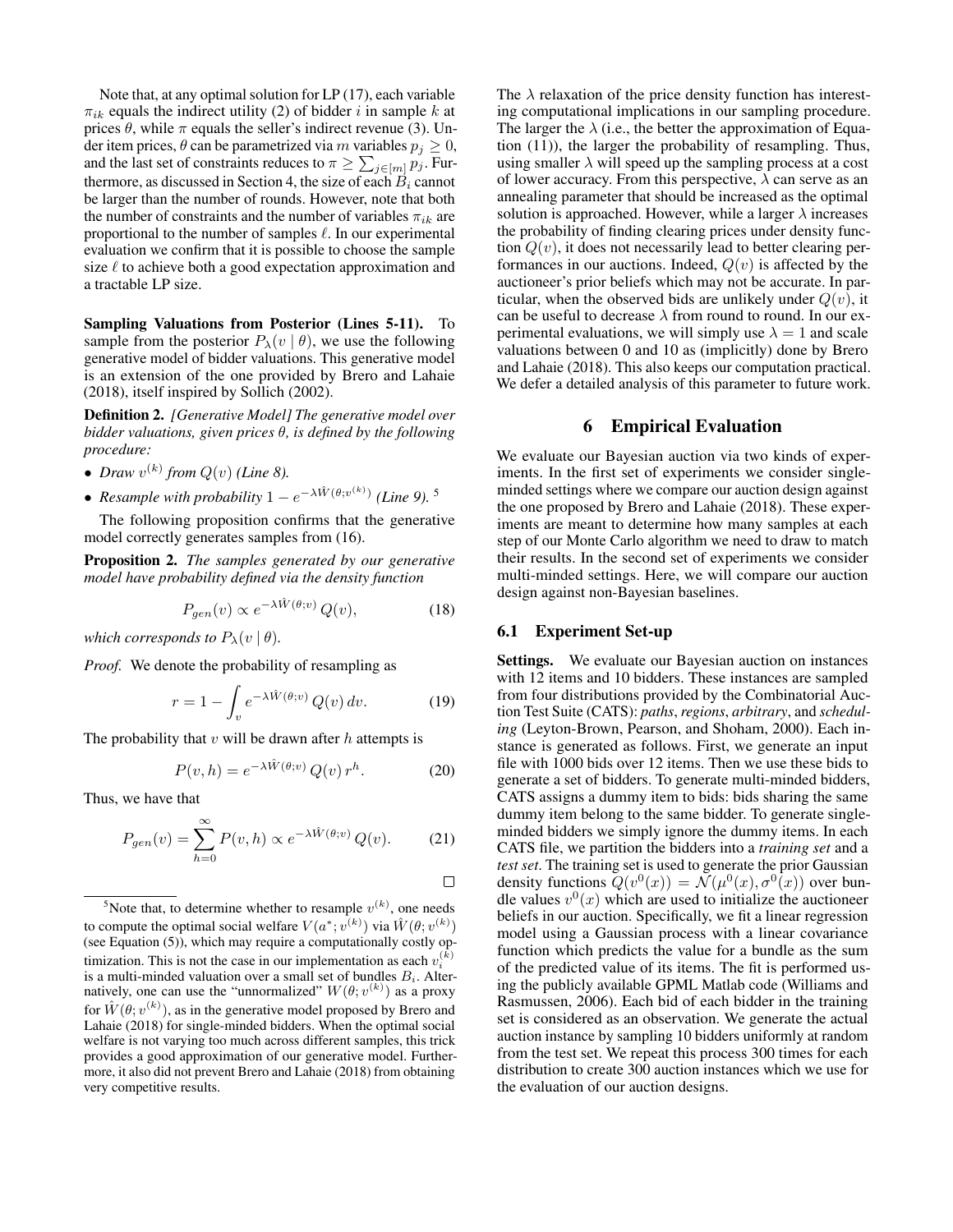<span id="page-6-1"></span>

Figure 1: Average number of cleared instances and rounds under different number of samples  $\ell$  in our Monte Carlo Expectation Maximization Algorithm. The horizontal lines indicate the baseline performance of Bayes<sup>SM</sup> [\(Brero and Lahaie,](#page-8-0) [2018\)](#page-8-0).

Upper Limit on Rounds. As mentioned in Section [2,](#page-1-3) the implementation of our Bayesian auction is based on item prices given by  $\theta(x) = \sum_{j \in [m]} p_j x_j$ , where  $p_j \ge 0$ . Item prices may not be expressive enough to support an efficient allocation in CATS instances [\(Gul and Stacchetti,](#page-8-16) [2000\)](#page-8-16). We therefore set a limit of 100 rounds for each elicitation run and record reaching this limit as a failure to clear the market. Note that, under this limit, some instances will only be cleared by some of the auctions that we test. To avoid biases, we always compare the number of rounds on the instances cleared by all auctions we consider.<sup>[6](#page-6-0)</sup>

Non-Bayesian Baselines. We compare our auction design against non-Bayesian baselines that are essentially clock auctions that increment prices according to excess demand, closely related to clock auctions used in practice like the CCA, except that prices are not forced to be monotone. Because the Bayesian auctions are non-monotone, we consider non-monotone clock auctions a fairer (and stronger) comparison. The baseline clock auctions are parametrized by a single scalar positive step-size which determines the intensity of the price updates. We refer to these auctions as *subgradient auc-* *tions* (SG-Auctions), as they can be viewed as subgradient descent methods for computing clearing prices.

To optimize these subgradient auctions we run them 100 times on each setting, each time using a different step-size parameter spanning the interval from zero to the maximum bidder value. When then consider the following baselines:

- Subgradient Auction Distribution (SG-Auction<sup>D</sup>): the subgradient auction using the step-size parameter that leads to the best performance *on average* over the auction instances generated from any given distribution.
- Subgradient Auction Instance (SG-Auction<sup>I</sup>): the subgradient auction using the step-size parameter that leads to the best performance *on each individual auction instance*.

Note that these baselines are designed to be extremely competitive compared to our Bayesian auctions. In particular, in  $SG$ -Auction<sup> $I$ </sup>, the auctioneer is allowed to run 100 different subgradient auctions on each instance and choose the one that cleared with the lowest number of rounds.

# 6.2 Results for Single-Minded Settings

We now compare our Bayesian auction, denoted Bayes<sup>GEN</sup>, against the one proposed by [Brero and Lahaie](#page-8-0) [\(2018\)](#page-8-0) (which is limited to single-minded settings), denoted Bayes<sup>SM</sup>, and against the non-Bayesian baselines.

We first consider different versions of our auction design where we vary the number of samples  $\ell$  used at each step of the Monte Carlo EM algorithm. As shown in Figure [1,](#page-6-1) our

<span id="page-6-2"></span>

|                                                            | <b>Paths</b>    |           | <b>Regions</b> |                 | Arbitrary |                 | <b>Scheduling</b> |                 |
|------------------------------------------------------------|-----------------|-----------|----------------|-----------------|-----------|-----------------|-------------------|-----------------|
|                                                            | Clearing Rounds |           |                | Clearing Rounds |           | Clearing Rounds |                   | Clearing Rounds |
| SG-Auction <sup>D</sup>                                    | 84%             | 19.5(1.0) | 89%            | 24.8(1.2)       | 65%       | 35.1(1.8)       | 94%               | 21.0(1.2)       |
| SG-Auction <sup>1</sup>                                    | 88%             | 8.6(0.4)  | 95%            | 15.9(0.7)       | 75%       | 21.3(1.0)       | 97%               | 11.9(0.6)       |
| <b>Bayes</b> GEN                                           | 88%             | 5.2(0.4)  | 96%            | 4.6(0.3)        | 77%       | 4.5(0.3)        | 98%               | 6.3(0.3)        |
| $\sqrt{\text{Bayes}^{\text{SM}}}$ (Brero and Lahaie, 2018) | 88%             | 4.9(0.2)  | 96%            | 4.3(0.2)        | 77%       | 4.2(0.3)        | 98%               | 6.1 $(0.3)$     |

Table 1: Comparison of different auction designs in settings with single-minded bidders. Clearing results are averaged over 300 auction instances. Rounds results are averaged over those instances that were cleared by all four auctions (which always included more than 100 instances for each distribution). Standard errors are reported in parentheses.

<span id="page-6-0"></span><sup>6</sup>Alternatively, one could allow for more than 100 rounds on each instance where item clearing prices are found by any of the tested auctions. However, relaxing the cap on the number of rounds can lead to outliers with a very high number of rounds which can drastically affect our results.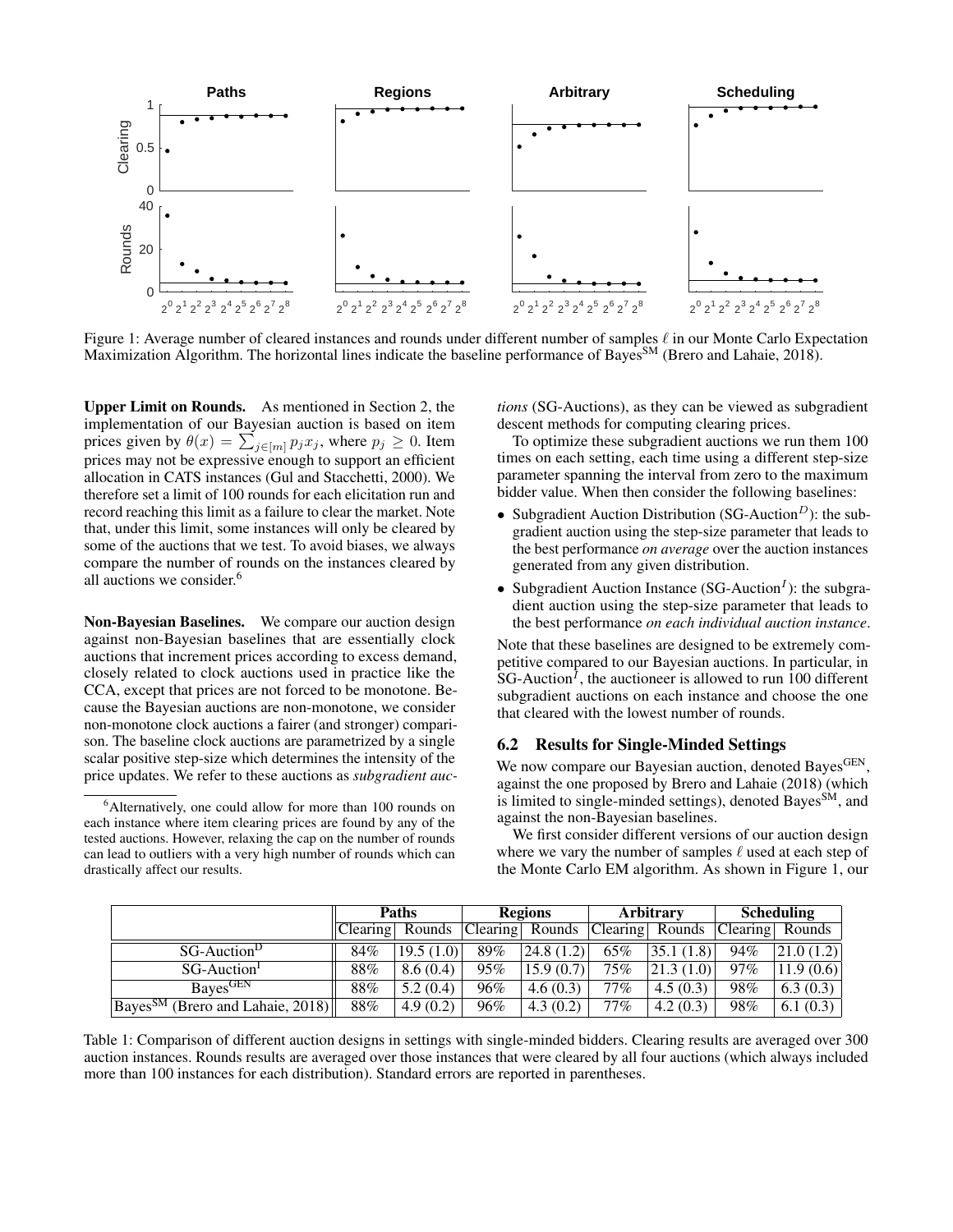<span id="page-7-3"></span>

|                        | <b>Paths</b> |             | <b>Regions</b> |                 |        | Arbitrary                            | <b>Scheduling</b> |           |
|------------------------|--------------|-------------|----------------|-----------------|--------|--------------------------------------|-------------------|-----------|
|                        | $ C$ learing | Rounds      |                | Clearing Rounds |        | Clearing  Rounds   Clearing   Rounds |                   |           |
| $ SG\text{-}AuctionD $ | 46%          | 22.0 (1.44) | 75%            | 28.8(1.4)       | $34\%$ | 36.2(2.6)                            | 51%               | 31.2(2.2) |
| $SG-Auction1$          | 49%          | 9.3(0.6)    | 81%            | 19.0(0.9)       | $42\%$ | 27.4(2.1)                            | 59%               | 21.2(1.4) |
| Bayes <sup>GEN</sup>   | 47%          | 1.5(1.3)    | 83%            | 8.3(0.6)        | $47\%$ | 9.7(0.6)                             | 57%               | 18.8(1.4) |

Table 2: Comparison of different auction designs in settings with multi-minded bidders. Clearing results are averaged over 300 auction instances. Rounds results are averaged over instances that were cleared by all three auctions (which always included more than 100 instances for each distribution). Standard errors are reported in parentheses.

general Bayesian auction is competitive with Bayes<sup>SM</sup> [\(Brero](#page-8-0) [and Lahaie,](#page-8-0) [2018\)](#page-8-0) starting from  $\ell = 2^4$  (note that this is true for all distributions even though they model very different domains). This low number of samples allows us to solve the linear program presented in [\(17\)](#page-4-3) in a few milliseconds. For the remainder of this paper, we will use  $\ell = 2^7$ .

As we can see from Table [1,](#page-6-2) both Bayesian designs dominate the non-Bayesian baselines in terms of cleared instances while also being significantly better in terms of number of rounds.

# 6.3 Results for Multi-Minded Settings

We now evaluate our Bayes<sup>GEN</sup> auction in settings where bidders are multi-minded. As we can observe from Table [2,](#page-7-3) our Bayesian auction outperforms both baselines in terms of clearing and rounds (on average, over the different distributions). In Figure [2,](#page-7-4) we present the distributions of results for the auction rounds using box plots. Note that our Bayesian auction always significantly outperforms  $SG$ -Auction<sup>D</sup>, and it outperforms SG-Auction<sup>I</sup> for three out of the four distributions. Furthermore, note that, while SG-Auction<sup>I</sup> and SG-Auction<sup>D</sup> present very heterogeneous behavior across different distributions, our Bayesian design is much more consistent, with a third quartile that is always below 25 rounds.

<span id="page-7-4"></span>

Figure 2: Auction rounds under multi-minded bidders. The box plot provides the first, second and third quartiles; the whiskers are at the 10th and 90th percentile.

# 7 Conclusion

In this paper, we have presented a Bayesian iterative CA for general classes of bidder valuations. Our framework allows the auctioneer to make use of any prior information and any model of bidder values to propose new ask prices at each round of the auction. At the core of our auction is a practical Monte Carlo EM algorithm to compute the most likely clearing prices based on the bidders' revealed information. Our auction design is competitive against the design proposed by [Brero and Lahaie](#page-8-0) [\(2018\)](#page-8-0) over single-minded valuations, for which the latter was specially designed. For general valuations, our auction design (without any special parameter tuning) outperforms a very powerful subgradient auction design with carefully tuned price increments.

Our work gives rise to multiple promising research directions that can leverage and build on our framework. The most immediate next step is to investigate different valuation models within the belief update component. In this paper, we considered Gaussian models to better compare against prior work, but the analytic convenience of these models is no longer needed; for instance, it may be the case that different kinds of models work best for the different CATS distributions, and such insights could give guidance for real-world modeling. Another intriguing direction is to handle incentives within the framework itself, rather than rely on a separate phase with VCG or core pricing. Future work could investigate whether the auction's modeling component can gather enough information to also compute (likely) VCG payments.

#### Acknowledgments

Part of this research was supported by the SNSF (Swiss National Science Foundation) under grant #156836.

### References

- <span id="page-7-0"></span>Ausubel, L. M., and Baranov, O. 2017. A Practical Guide to the Combinatorial Clock Auction. *The Economic Journal* 127(605).
- <span id="page-7-2"></span>Ausubel, L. M.; Cramton, P.; Milgrom, P.; et al. 2006. The Clock-proxy Auction: A Practical Combinatorial Auction Design. In Cramton, P.; Shoham, Y.; and Steinberg, R., eds., *Combinatorial Auctions*. MIT Press. chapter 5.
- <span id="page-7-1"></span>Bichler, M.; Hao, Z.; and Adomavicius, G. 2017. Coalition-Based Pricing in Ascending Combinatorial Auctions. *Information Systems Research* 28(1):159–179.